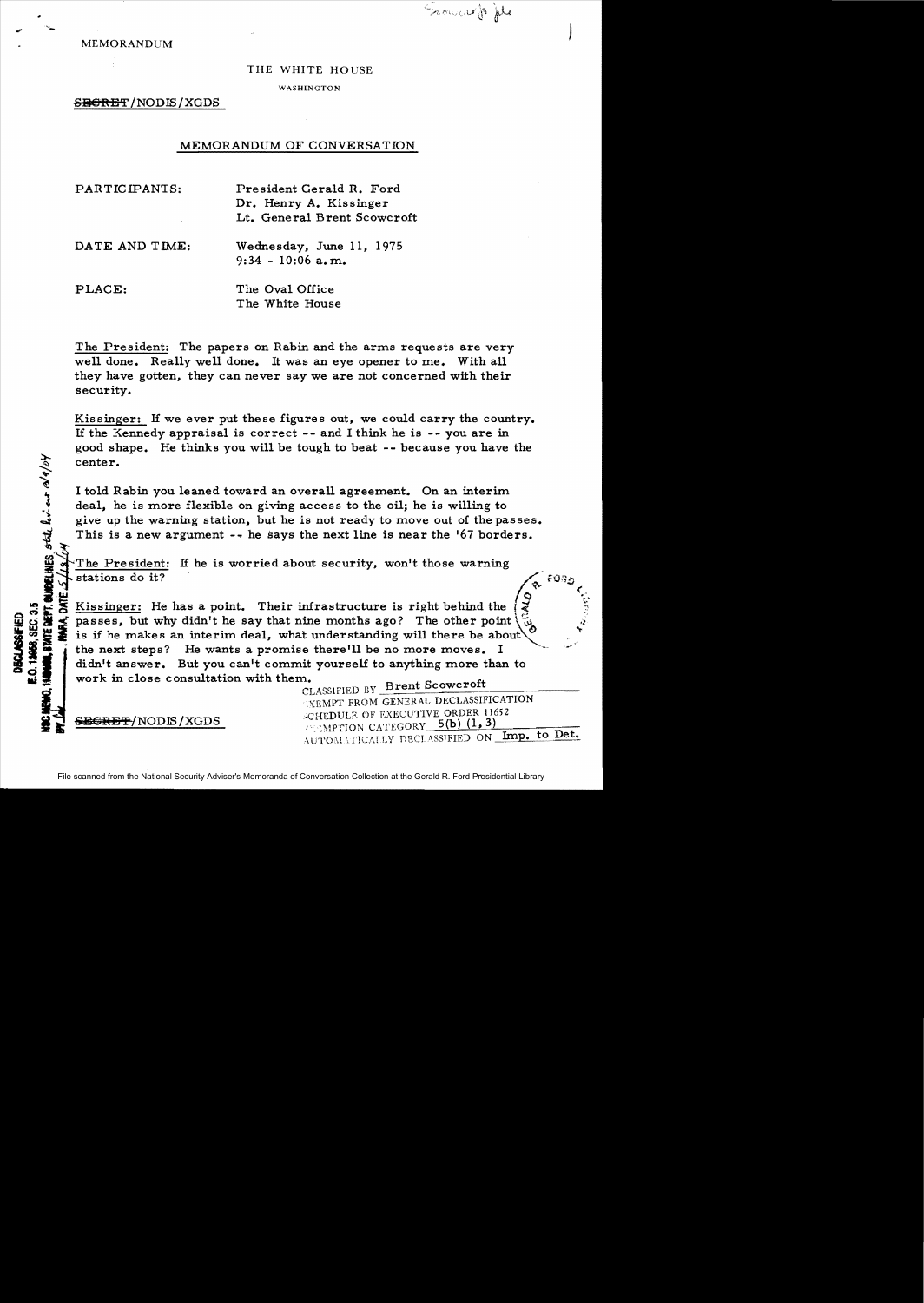## <del>SECRET</del>/NODIS/XGDS 2

•

Scowcroft: We can't do it. You have consistently warned them that a Syrian move was essential.

Kissinger: He says he can move only a few hundred vards there. We would need at least three kilometers -- and that would hit the settlements. He says he canlt do it, even for ten years of no movement -- only for peace. But if he talks peace with Syria, he canltavoid talking peace with Egypt, and then we would be talking borders.

The President: Will he push for free access to the Canal?

Kissinger: He didn't raise it  $-$ - nor aid, but he will. You might begin by raising the point about domestic interference here, and the leaks, and then let him go. It is hard work, but if it doesn't work, I think you should put out an overall plan.

The President: What are the elements of an overall proposal?

Kissinger: Borders, Arab peace commitments, the Palestinians, guarantees.

The President: I thought I would start with him saying how disappointed I was at the failure in March, and the problem of leaking my letter, their interference in our domestic affairs, why I announced the reassessment. I would say I was committed to peace which would guarantee Israel's survival, and I was leaning toward an overall settlement and ask him how he sees it.

Kissinger: I would be tough on leaking -- not just the letter, but the Schmidt leak also.

[Describes the Israeli leak to Schmidt about him. setting up Israel-Soviet contacts. ]

The President: If we talk about the leaking of the letter, that is a gross example.

Kissinger: Yes, but it is not the only thing; it is a pattern.

## <del>ecret</del> /NODIS/XGDS

, "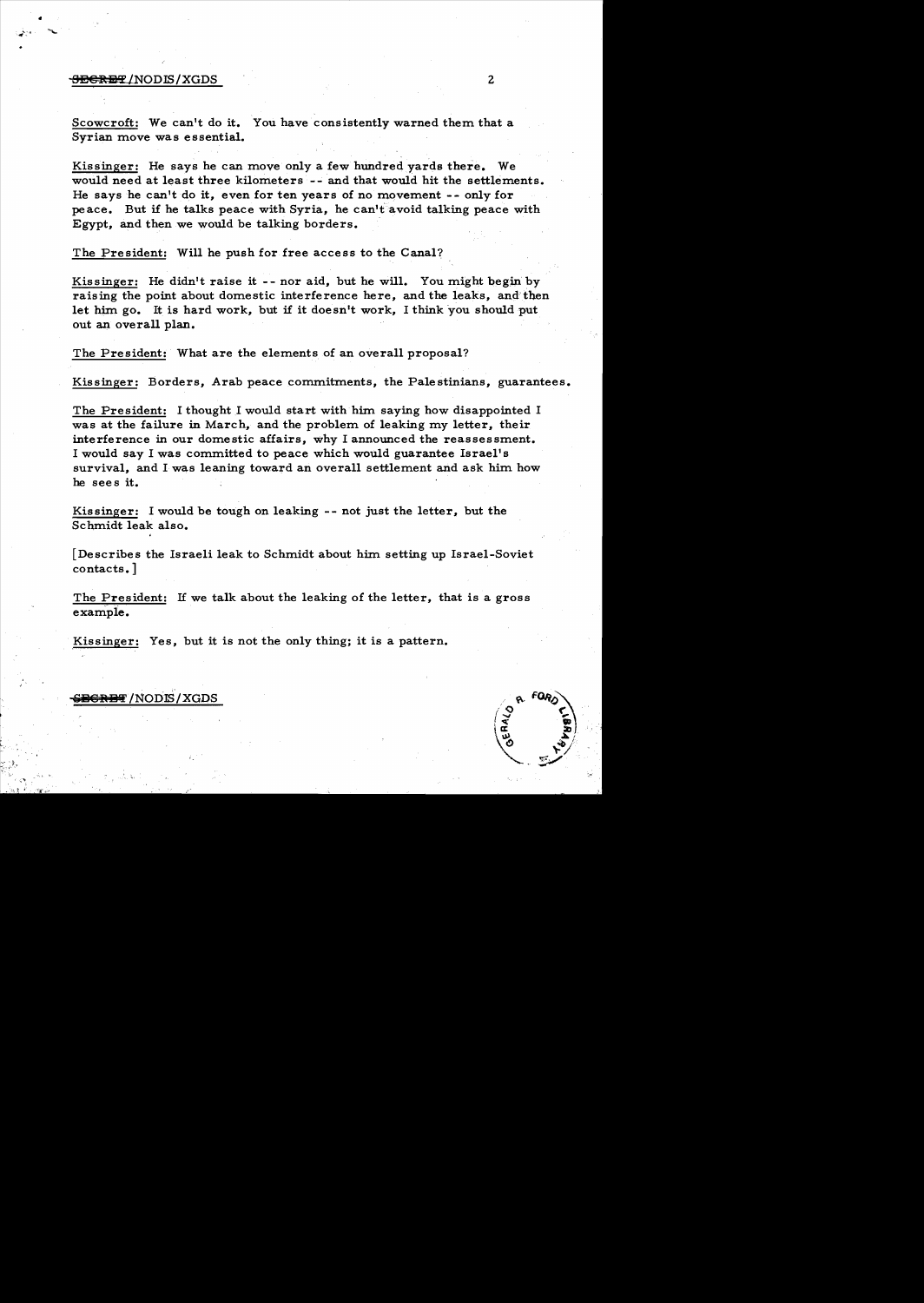P/J 11 June 75  $9.34 - 10.06$ way P The papers are went will done. Really well done. It was an egge finant to me. Whall they lawel gettin they can what you we with concerned it thin unity R If we ine just the fyins and, we could can a contr. If Kennedy approved is correct-and I think is-you are in good shops. He Triks you well la toujo ta hast laccessé pour home center. Ital Robin you leaved toward an surall agreement. Ca interna dend la mose flex on access to one, is cortling & just my a crowing station, but not realy to move out of asses. This a when anywhere to Inge not line is non c 6) basser. If he is worried don't security, word those warming Arthino de A? K He has gont. Their exportantine is eight behind cpasses, but city dubut he say that I magge. The orther point is of he musters are interior dual certait condrestanding will thre is about most stepse? He wonst ce pourre of two more essaite I debut consume But you can't comment to anything more than conson inkin Close ementation. Sep Cent de it - you have consistently commel than a Sycian vieu une recentral. K Ne soop he can inverse only a fine bunded youter ONe would creech at least 3 km - and that would lite settlements. Ne says he could it, en for 10 year from more and for grace. But of ha Conks place of Sequia hican't and it wife DECLASSIFIED E.O. 12958, SEC. 3.5 NSC MEMO, 11/2408, STATE DEPT. GUIDELINES, state lev. en 3/4/04 BY  $M_A$  NARA DATE  $\frac{1}{2}19704$